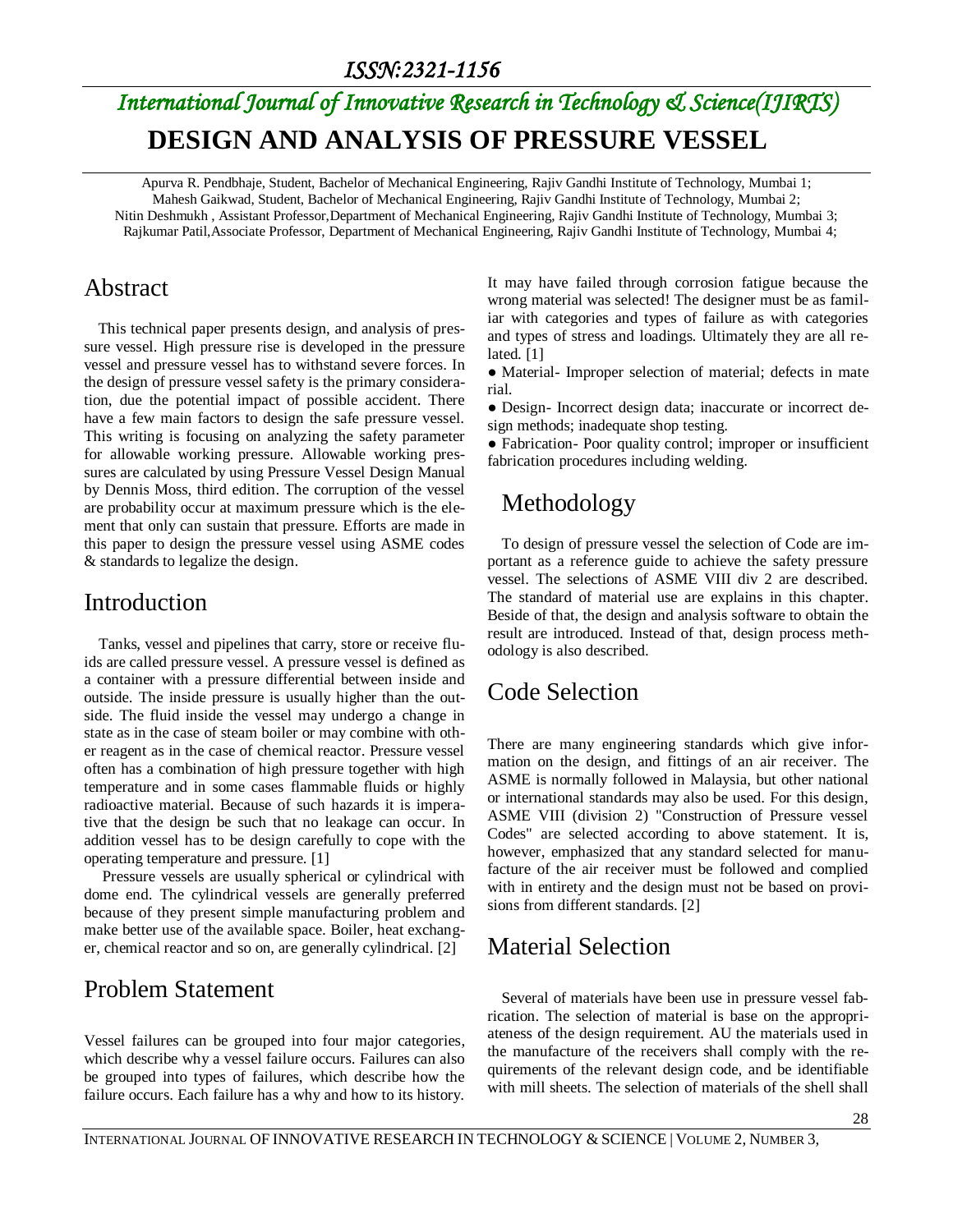## *International Journal of Innovative Research in Technology & Science*

take into account the suitability of the materials with the maximum working pressure and fabrication process. For this kind of pressure vessel, the selection of material use is base on Appendix B:

| <b>Table 1. Material assignment</b> |          |  |  |  |  |  |  |
|-------------------------------------|----------|--|--|--|--|--|--|
| Head                                | SA-106B  |  |  |  |  |  |  |
| Shell                               | SA-106 B |  |  |  |  |  |  |
| Nozzle - Relieve Valve              | SA-106B  |  |  |  |  |  |  |
| Pressure Gauge (PG)                 | SA-106 B |  |  |  |  |  |  |
| Drain                               | SA-106 B |  |  |  |  |  |  |
| Inlet                               | SA-106 B |  |  |  |  |  |  |
| Outlet                              | SA-106 B |  |  |  |  |  |  |

According to ASTM standard this specification for pressure vessel is suitable for higher temperature services. The chemical and tensile requirement of,Seamless Carbon steel pipe for high temperature service (SA-106 B) is as per table. [3]

| raone 2. Matematic composition |                       |  |  |  |  |  |
|--------------------------------|-----------------------|--|--|--|--|--|
|                                | Composition %, (Grade |  |  |  |  |  |
|                                | B)                    |  |  |  |  |  |
| Carbon, max                    | 0.3                   |  |  |  |  |  |
| Manganese                      | $0.29 - 1.06$         |  |  |  |  |  |
| Phosphorus, max                | 0.035                 |  |  |  |  |  |
| Sulfur, max                    | 0.035                 |  |  |  |  |  |
| Silicon, min                   | 0.10                  |  |  |  |  |  |
| Chrome, max                    | 0.40                  |  |  |  |  |  |
| Copper, max                    | 0.40                  |  |  |  |  |  |
| Molybdenum, max                | 0.15                  |  |  |  |  |  |
| Nickel, max                    | 0.40                  |  |  |  |  |  |
| Vanadium. max                  | 0.08                  |  |  |  |  |  |

**Table 2. Material composition**

**Table 3. Material properties**

|                                  | Grade B      |
|----------------------------------|--------------|
| Tensile strength, min, psi (MPa) | 60000(415)   |
| Yield strength, min, psi (MPa)   | 35 000 (240) |

## Design pressure

The pressure use in the design of a vessel is call design pressure. It is recommended to design a vessel and its parts for a higher pressure than the operating pressure. A design pressure higher than the operating pressure with 10 percent, whichever is the greater, will satisfy the requirement. The pressure of the fluid will also be considering. The maximum allowable working pressure (MAWP) for a vessel is the permissible pressure at the top of the vessel in its normal operating position at a specific temperature. This pressure is based on calculations for every element of the vessel using nominal thicknesses exclusive of corrosion allowance. It is the basis for establishing the set pressures of any pressurerelieving devices protecting the vessel. The design pressure may be substituted if the MAWP is not calculated. (UG22, ASME VIII.) [1]

#### Design temperature

Design temperature is the temperature that will be maintained in the metal of the part of the vessel being considered for the specified operation of the vessel. For most vessels, it is the temperature that corresponds to the design pressure. However, there is a maximum design temperature and a minimum design temperature (MDMT) for any given vessel. The MDMT shall be the lowest temperature expected in service or the lowest allowable temperature as calculated for the individual parts. Design temperature for vessels under external pressure shall not exceed the maximum temperatures. [1]

#### Corrosion Allowance

 Corrosion occurring over the life of a vessel is catered for by a corrosion allowance, the design value of which depends upon the vessel duty and the corrosiveness of its content. A design criterion of corrosion allowance is 1 mm for air receiver in which condensation of air moisture is expected. [1]

## ASME Code, SectionVIII, Division 1 vs. Division 2

ASME Code, Section VIII, Division 1 does not explicitly consider the effects of combined stress. Neither does it give detailed methods on how stresses are combined. ASME Code, Section VIII, Division 2, on the other hand, provides specific guidelines for stresses, how they are combined, and allowable stresses for categories of combined stresses. Division 2 is design by analysis whereas Division 1 is design by rules. Although stress analysis as utilized by Division 2 is beyond the scope of this text, the use of stress categories, definitions of stress, and allowable stresses is applicable.

Division 2 stress analysis considers all stresses in a triaxial state combined in accordance with the maximum shear stress theory. Division 1 and the procedures outlined in this book consider a biaxial state of stress combined in accordance with the maximum stress theory. Just as one would not design a nuclear reactor to the niles of Division 1, one would not design an air receiver by the techniques of Division 2. Each has its place and applications. The following discussion on categories of stress and allowables will utilize in-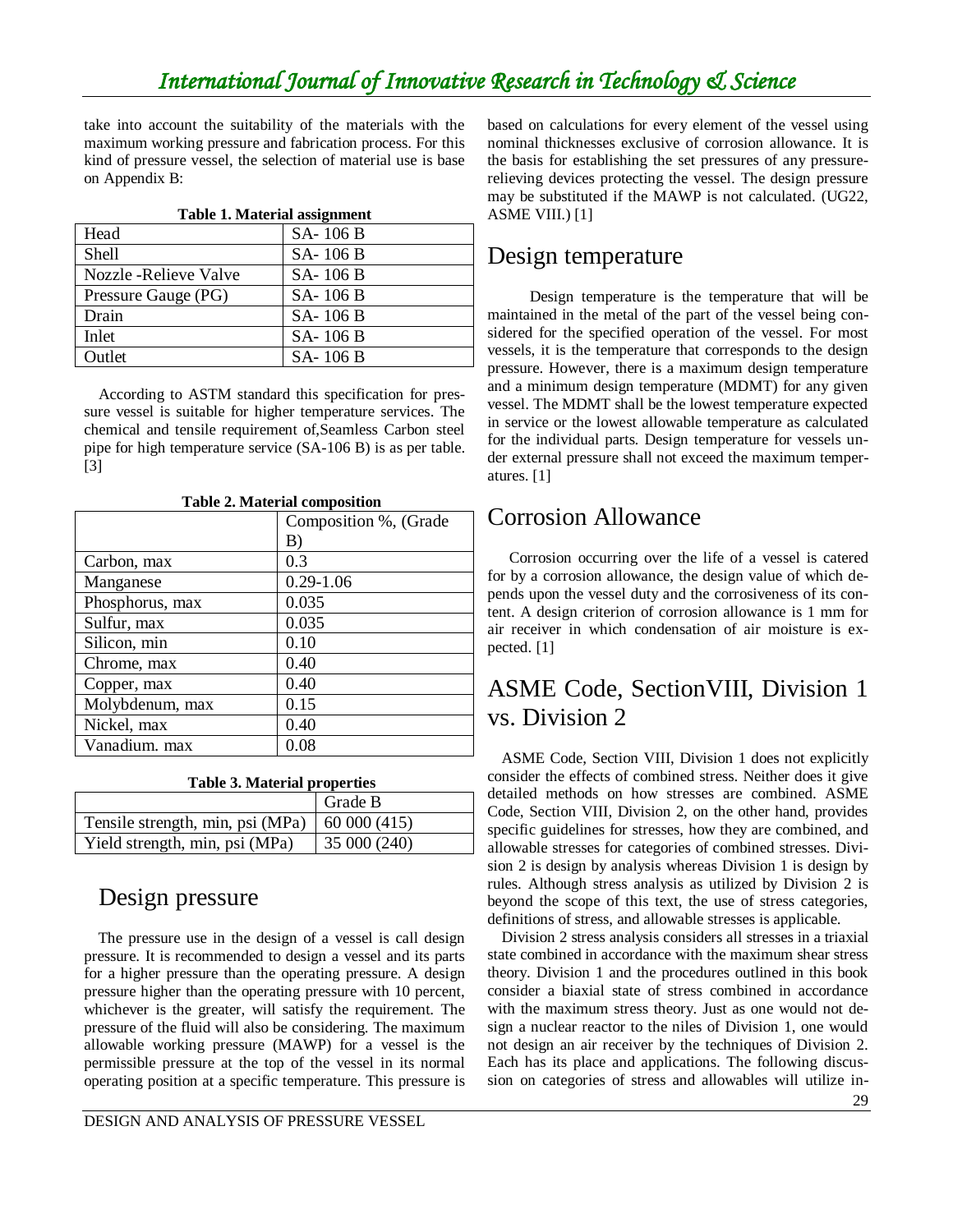## *International Journal of Innovative Research in Technology & Science(IJIRTS)*

formation from Division 2, which can be applied in general to all vessels. [1]

## Shell design

The minimum thickness or maximum allowable working pressure of cylindrical shells shall be the greater thickness or lesser pressure as given by (1) or (2) below.

Circumferential Stress (Longitudinal Joints)

When the thickness does not exceed one-half of the inside radius, or P does not exceed 0.385SE, the following formulas shall apply:

$$
t = \frac{PR}{SE - 0.6P} \quad \text{or} \quad P = \frac{SEt}{R + 0.6t} \tag{1}
$$

Longitudinal Stress (Circumferential Joints)

When the thickness does not exceed one-half of the inside radius, or P does not exceed 1.25SE, the following formulas shall apply: [1]

$$
t = \frac{PR}{2SE + 0.4P} \quad \text{or} \quad P = \frac{2SEt}{R - 0.4t} \tag{2}
$$

## Design condition for shell

| <b>NOTATION</b>                                | SI          | <b>MKS</b> |      |     |
|------------------------------------------------|-------------|------------|------|-----|
| $P =$ internal pressure,<br>psi                | 1740.4524   | psi        | 12   | Mpa |
| $D =$ inside diameter, in.                     | 59.05511811 | in         | 1500 | mm  |
| $S =$ allowable or calcu-<br>lated stress, psi | 20015.203   | psi        | 138  | Mpa |
| $E = joint efficiency$                         |             |            |      |     |
| Corrosion Allowance                            | 0.059055118 | in         | 1.5  | mm  |
| <b>FOS</b>                                     | 3.5         |            | 3.5  |     |
| <b>Tensile Stress</b>                          | 70053.2091  | psi        | 483  | Mpa |
| <b>Yield Stress</b>                            | 50038.0065  | psi        | 345  | Mpa |

#### **Table 4. Design specifications for shell**

## Circumferential stress criterion

Checking for 0.385SE  $S = 20015.203$  $E = 1$  $0.385SE = 7705.853001 > 1740.4524$ 

$$
t = \frac{PR}{SE - 0.6P}
$$

 $t = 68.8073$ mm

#### Closure design

The required thickness at the thinnest point after forming of ellipsoidal, torispherical, hemispherical, conical, and toriconical heads under pressure on the concave side shall be computed by the appropriate formulas (UG-16). In addition, provision shall be made for any of the other loadings given in UG-22. The thickness of an unstayed ellipsoidal or torispherical head shall in no case be less than the required thickness of a seamless hemispherical head divided by the efficiency of the head-to-shell joint. [3]

## Ellipsoidal Heads design

The required thickness of a dished head of semi ellipsoidal form, in which half the minor axis equals one-fourth of the inside diameter of the head skirt, shall be determined by

$$
t = \frac{PD}{2SE - 0.2P}
$$
 or  $P = \frac{2SEt}{D + 0.2t}$  (1)

 $t = 65.78947368$ mm [3]

#### Nozzle and reinforcement

Openings in cylindrical or conical portions of vessels, or in formed heads, shall preferably be circular, elliptical, or obround. When the long dimension of an elliptical or obround opening exceeds twice the short dimensions, the reinforcement across the short dimensions shall be increased as necessary to provide against excessive distortion due to twisting moment.

The constraints for the nozzle design were flow rate  $\&$ standard pipes availability.Due to the standard flow rates, the inlet and outlet diameter were taken as 100 and 80 mm respectively. [4]

**Table 4. Nozzle selection**

| TADIC T. INDEEIC SCIECHUIT |                |             |               |  |  |  |  |
|----------------------------|----------------|-------------|---------------|--|--|--|--|
| <b>Nozzle</b>              |                |             |               |  |  |  |  |
|                            | $4"$ sch $40'$ | $3"$ sch 40 | $20$ " sch 40 |  |  |  |  |
| ID, $in$                   | 4.026          | 3.068       | 22.624        |  |  |  |  |
| $OD \nvert in$             | 45             | 3.5         | 24            |  |  |  |  |

Reinforcement Design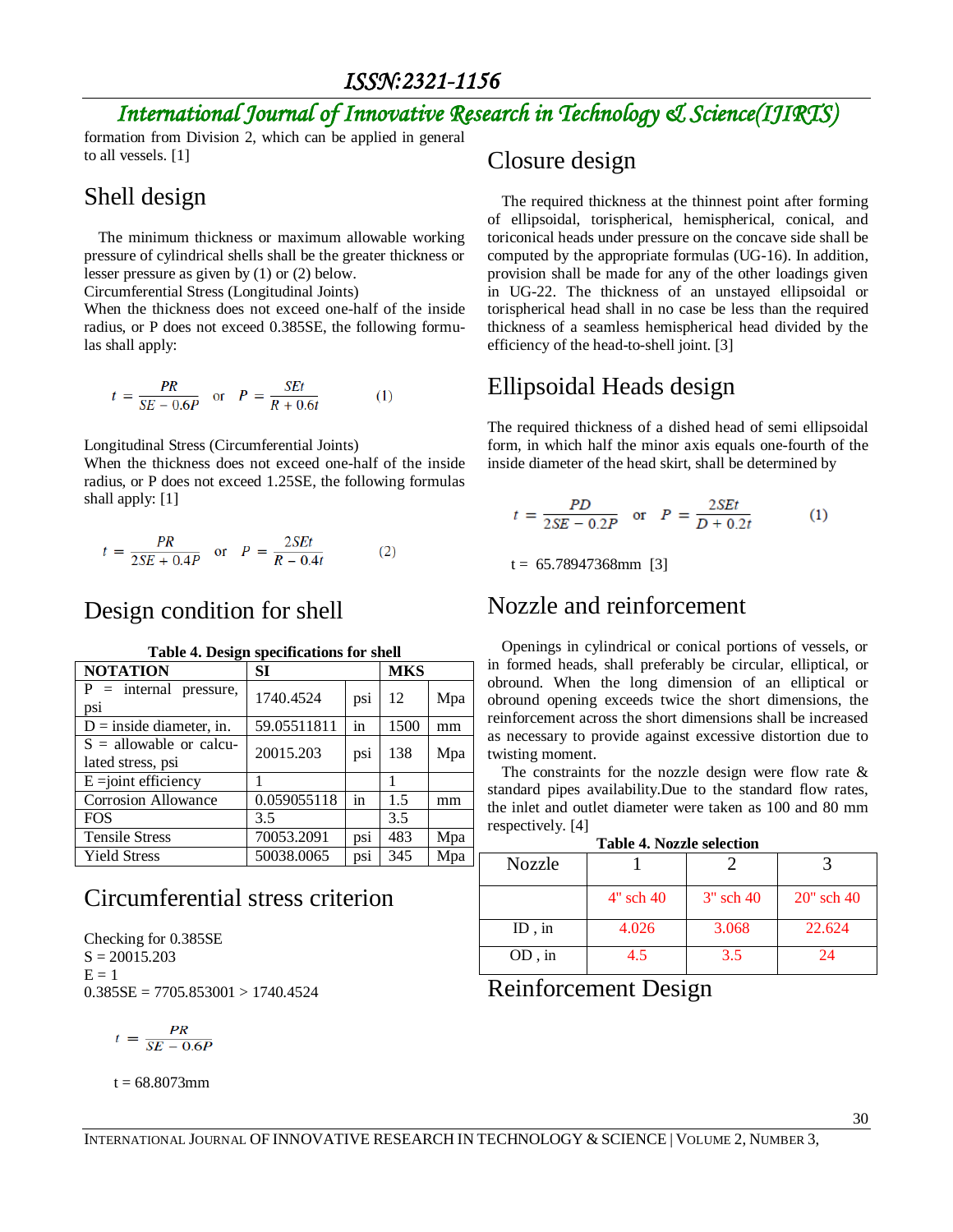## *International Journal of Innovative Research in Technology & Science*



**Figure 1. Reinforcement design**

|                | Table 5. Check for reinforcement |                |               |  |  |  |  |  |  |
|----------------|----------------------------------|----------------|---------------|--|--|--|--|--|--|
| <b>Nozzle</b>  |                                  | 2              |               |  |  |  |  |  |  |
|                | $4"$ sch $40$                    | $3''$ sch $40$ | $20''$ sch 40 |  |  |  |  |  |  |
| $\mathbf{A}$   | 7209.3582                        | 5493.8676      | 40512.7968    |  |  |  |  |  |  |
| $\mathbf{A}$ 1 | 153.3906                         | 116.8908       | 861.9744      |  |  |  |  |  |  |
| A2             | 136.041460                       | 109.354924     | 109.3549248   |  |  |  |  |  |  |
| A <sub>3</sub> |                                  |                |               |  |  |  |  |  |  |
| A41            | 36.2379920                       | 30.1005849     | 30.10058496   |  |  |  |  |  |  |
| A43            |                                  |                |               |  |  |  |  |  |  |

Inlet nozzle 1 Available area = 325.67 Required area = 7209.3582 Available area < required area Thus, reinforcement is required. Inlet nozzle 2 Available area  $= 256.346$ Required area  $=$  5493.8676 Available area < required area Thus, reinforcement is required. Outlet nozzle 1 Available area = 1001.4299 Required area  $= 40512.7968$ Available area < required area Thus, reinforcement is required.

|                          | $4"$ sch $40$ | $3''$ sch $40$ | $20''$ sch 40 |  |  |
|--------------------------|---------------|----------------|---------------|--|--|
| A                        | 7209.3582     | 5493.8676      | 40512.7968    |  |  |
| $\bf{A2}$                | 588.0214602   | 507.9949248    | 587.7229248   |  |  |
| A42                      | 2500          | 2500           | 3600          |  |  |
| A <sub>5</sub>           | 4285          | 2555           | 36862.656     |  |  |
| <b>Available</b><br>area | 7562.650052   | 5709.98631     | 41942.45391   |  |  |
| remark                   | OК            | OК             | OК            |  |  |

Available area of all the nozzles is greater than required area, the nozzles & reinforcement are safe in design. [3]

## Saddle supports

| <b>Table 7. Saddle Dimensions</b> |                                |     |    |      |      |    |    |       |      |                         |             |                           |
|-----------------------------------|--------------------------------|-----|----|------|------|----|----|-------|------|-------------------------|-------------|---------------------------|
| Vessel<br>O.D.                    | Maximum<br>Operating<br>Weight | A   | B  | c    | Ð    | E  | F  | G     | н    | Bolt<br><b>Diameter</b> | θ           | Approximate<br>Weight/Set |
| 24                                | 15,400                         | 22  | 21 | N.A. | 0.5  | 7  | 4  | 0.25  | 15.2 |                         | $122^\circ$ | 80                        |
| 30                                | 16,700                         | 27  | 24 |      |      | 9  | 4  |       | 16.5 |                         | 120°        | 100                       |
| 36                                | 15,700                         | 33  | 27 |      |      | 12 | 6  |       | 18.8 |                         | $125^\circ$ | 170                       |
| 42                                | 15,100                         | 38  | 30 |      |      | 15 |    |       | 20.0 |                         | $123^\circ$ | 200                       |
| 48                                | 25,330                         | 44  | 33 |      |      | 18 |    |       | 22.3 |                         | 127°        | 230                       |
| 54                                | 26,730                         | 48  | 36 |      |      | 20 |    |       | 22.7 |                         | $121^\circ$ | 270                       |
| 60                                | 38,000                         | 54  | 39 |      |      | 23 |    |       | 25.0 |                         | 124°        | 310                       |
| 66                                | 38,950                         | 60  | 42 |      |      | 26 |    |       | 27.2 |                         | $127^\circ$ | 35D                       |
| 72                                | 50,700                         | 64  | 45 | 10   |      | 28 |    | 0.375 | 27.6 |                         | $122^\circ$ | 420                       |
| 78                                | 56,500                         | 70  | 48 | 11   | 0.75 | 31 | 8  |       | 29.8 |                         | $124^\circ$ | 710                       |
| 84                                | 57,525                         | 74  | 51 | 12   |      | 33 |    |       | 30.2 |                         | $121^\circ$ | 810                       |
| 90                                | 64,200                         | 80  | 54 | 13   |      | 36 |    |       | 32.5 |                         | $123^\circ$ | 880                       |
| 96                                | 65,400                         | 86  | 57 | 14   |      | 39 |    |       | 34.7 |                         | 125°        | 940                       |
| 102                               | 94,500                         | 92  | 60 | 15   |      | 42 | 10 | 0.500 | 37.0 | $1\frac{1}{4}$          | 126°        | 1,350                     |
| 108                               | 85,000                         | 96  | 63 | 16   |      | 44 |    |       | 37.3 |                         | $123^\circ$ | 1,430                     |
| 114                               | 164,000                        | 102 | 66 | 17   |      | 47 |    | 0.625 | 39.6 |                         | $125^\circ$ | 1.760                     |
| 120                               | 150,000                        | 106 | 69 | 18   |      | 49 |    |       | 40.0 |                         | $122^\circ$ | 1,800                     |
| 132                               | 127,500                        | 118 | 75 | 20   |      | 55 |    |       | 44.5 |                         | 125°        | 2 180                     |

144<br>156 280,000<br>266,000 128<br>140 81<br>87 \*Table is in inches and pounds and degree

Vessel outer diameter  $= 65$  inch Thus selecting support with vessel O.D. 66 inch which is next standard dimension available [1]

60<br>66

 $\frac{22}{24}$ 

47.0<br>51.6

| <b>Table6. Reinforcement Design</b> |  |  |  |  |
|-------------------------------------|--|--|--|--|
| <b>Nozzles</b>                      |  |  |  |  |

Assembly and simulation

2,500<br>2,730

124°<br>126°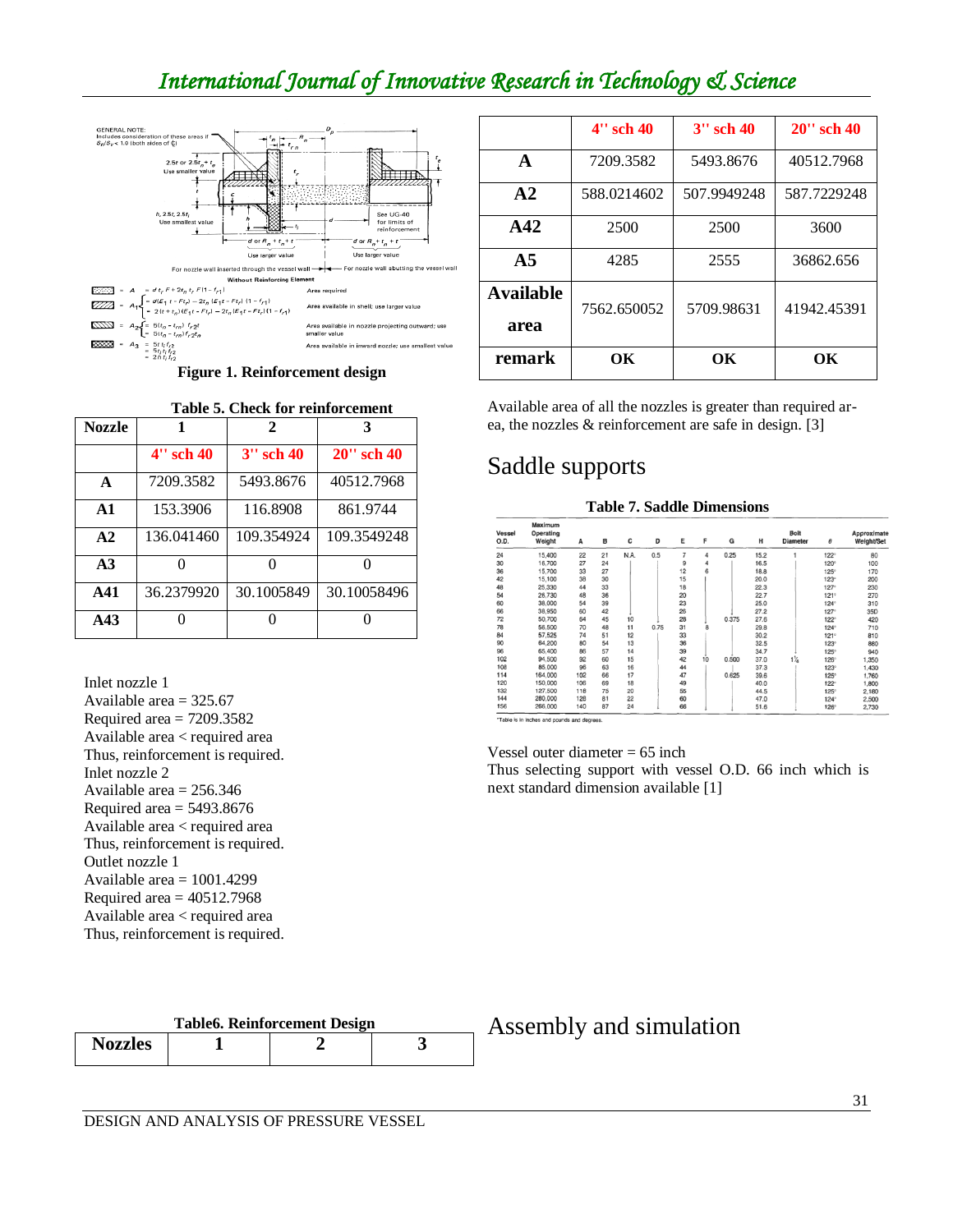#### *ISSN:2321-1156*

*International Journal of Innovative Research in Technology & Science(IJIRTS)*



**Figure 2. Pressure vessel assembly**

Analysis is carried out to check various stresses and forces acting on vessel and magnitude of it at different points on same vessel. [5]



**Figure 3. Von Misses stresses**



**Figure 4. Displacement**







**Figure 5. Contact pressure**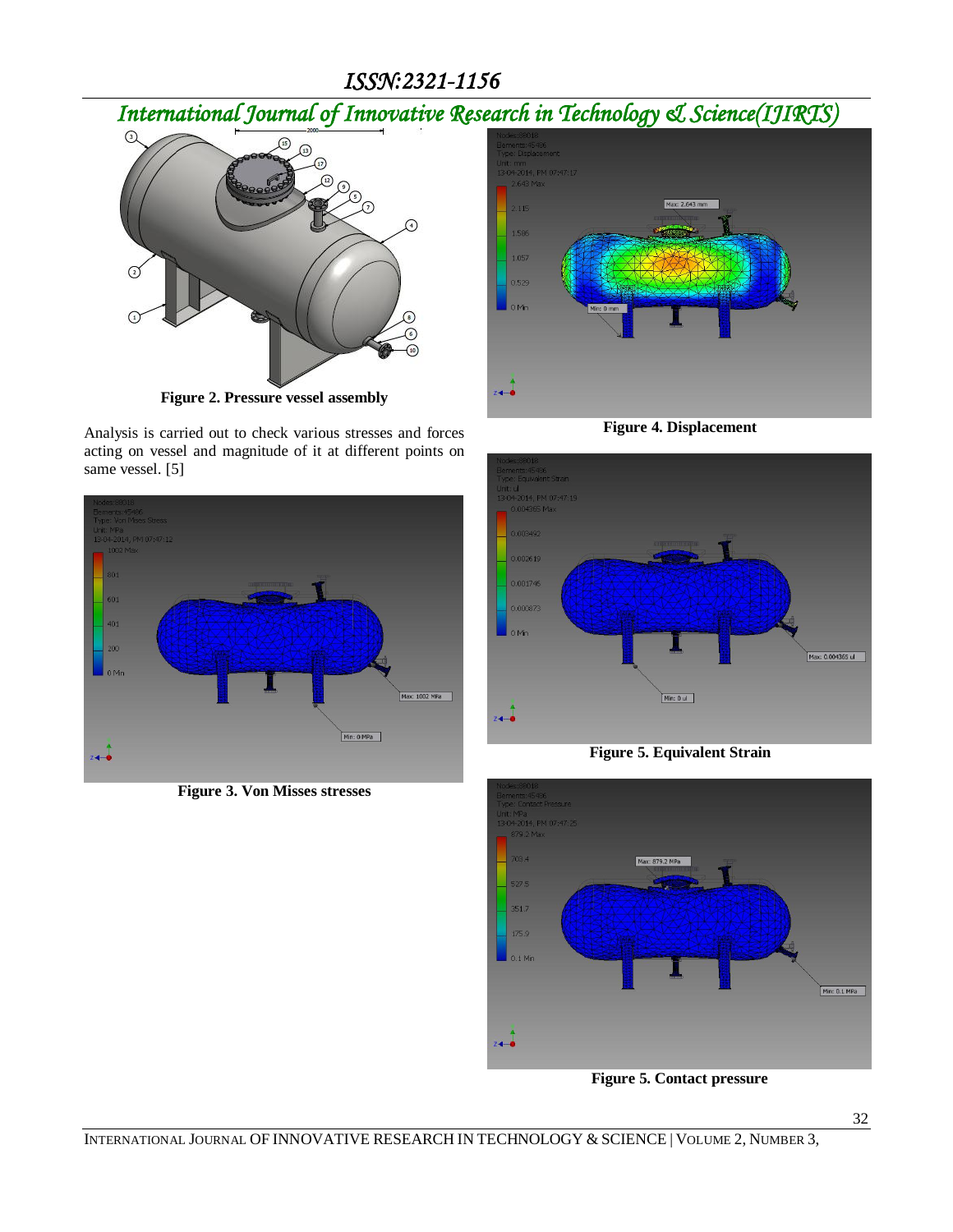## Maximum Allowable Working Pressure (MAWP)

The MAWP for a vessel is the maximum permissible pressure at the top of the vessel in its normal operating position at a specific temperature, usually the design temperature. When calculated, the MAWP should be stamped on the nameplate. The MAWP is the maximum pressure allowable in the "hot and corroded' condtion. It is the least of the values calculated for the MAWP of any of the essential parts of the vessel, and adjusted for any difference in static head that may exist between the part considered and the top of the vessel. This pressure is based on calculations for every element of the vessel using nominal thicknesses exclusive of corrosion allowance. It is the basis for establishing the set pressures of any pressure-relieving devices protecting the vessel. The design pressure may be substituted if the MAWP is not calculated.

The MAWP for any vessel part is the maximum internal or external pressure, including any static head, together with the effect of any combination of loadings listed in UG-22 which are likely to occur, exclusive of corrosion allowance at the designated coincident operating temperature. The MAWP for the vessel will be governed by the MAWP of the weakest part. [1]

• MAWP, corroded at Design Temperature  $P_w$ .

 $Shell$ 

$$
Pw = \frac{S_{DT}Et_{sc}}{R_c + 0.6t_{sc}} \text{ or } \frac{S_{DT}Et_{sc}}{R_o - 0.4t_{sc}}
$$

2:1 S.E. Head:

$$
Pw=\frac{2S_{DT}Et_{hc}}{D_c+0.2t_{hc}}\text{ or }\frac{2S_{DT}Et_{hc}}{D_o-1.8t_{hc}}
$$

MAWP for shell  $= 1780.981678$  psi = 12.27943961 MPa

MAWP for head  $= 1880.363012$  psi  $= 12.96464996$  MPa

## Maximum Allowable Pressure (MAP)

The term MAP is often used. It refers to the maximum permissible pressure based on the weakest part in the new (uncorroded) and cold condition, and all other loadings are not taken into consideration. [1]

 $\bullet$  MAP, new and cold,  $P_M$ 

Shell:

$$
P_M = \frac{S_a E t_{sn}}{R_n + 0.6 t_{sn}} \text{ or } \frac{S_a E t_{sn}}{R_o - 0.4 t_{sn}}
$$

2:1 S.E. Head:

$$
P_M = \frac{2S_a E t_{hn}}{D_n + 0.2t_{bn}}
$$
 or  $\frac{2S_a E t_{lm}}{D_o - 1.8t_{bn}}$ 

• Shop test pressure,  $P_S$ .

$$
P_s=1.3P_M\,or\,1.3P_W\!\!\left[\frac{S_a}{S_{DT}}\right]
$$

- Field test pressure,  $P_F$ 
	- $P_F = 1.3P$

MAP for shell =  $1816.811129$  psi  $= 12.52647504 \text{ MPa}$ 

MAP for head = 1903.188837 psi  $= 13.12202853$  MPa

Shop Test Pressure, Ps = 2361.854467 psi  $= 16.28441755$  MPa

Field Test Pressure,  $Pf = 2262.58812$  psi = 15.6 MPa

#### Conclusion

The paper has led to numerous conclusions. However, major conclusions are as below:

The design of pressure vessel is initialized with the